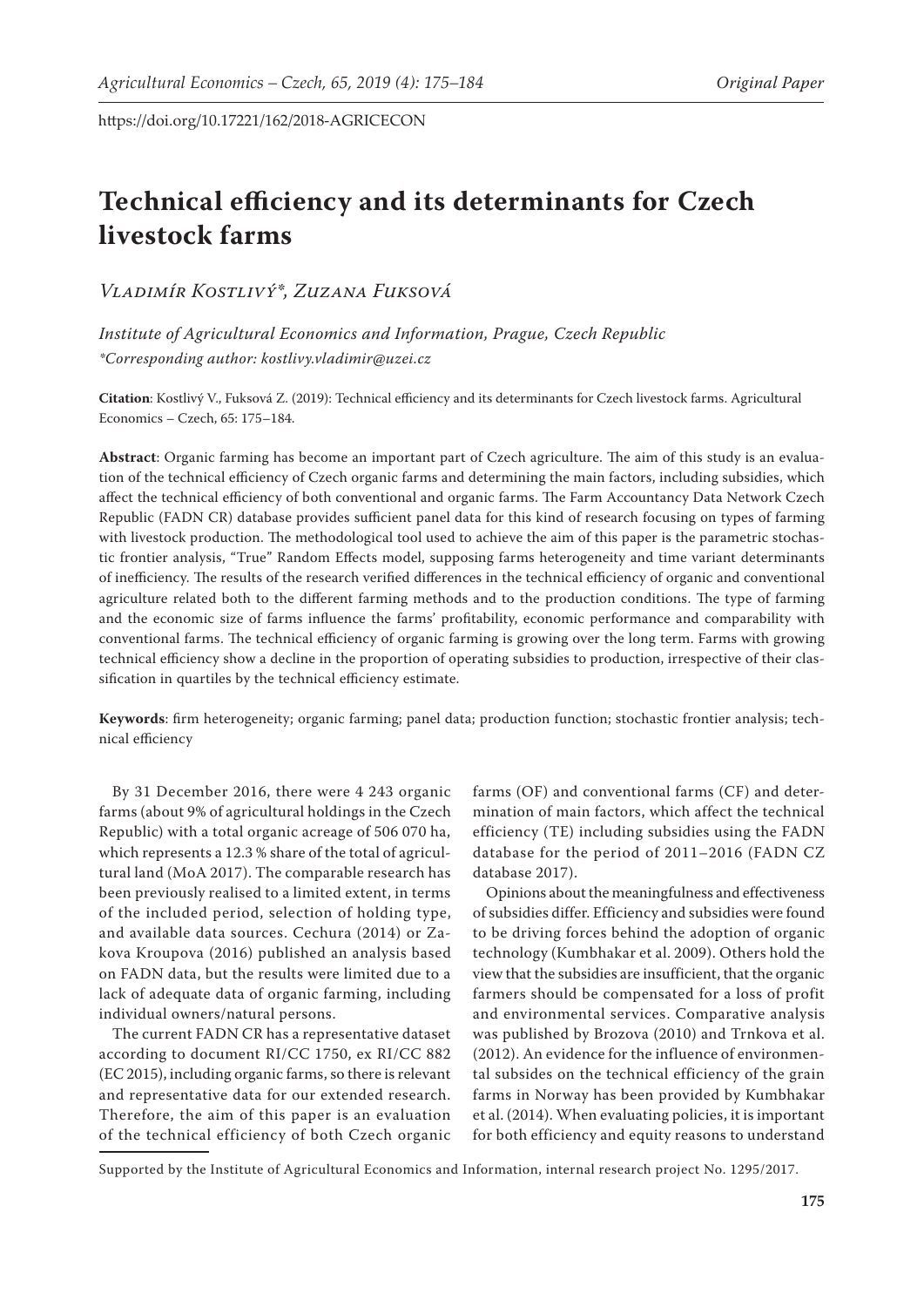whether support goes to those it is intended, e.g. farmers with low income in the form of income support or those who provide the required level of environmental or social benefits (Moreddu 2011).

The aim of the research was, therefore, also to assess the impact of subsidies on TE of farms specialised in animal production and to provide a comparison from many aspects including OF/CF and the TE quartiles.

## **MATERIAL AND METHODS**

The method in empirical part is based on Greene (2005) supposing that the "True" Random Effects model (TRE) allows for time-variant technical inefficiency, while the firm (time-invariant) heterogeneity is contained in the time-invariant random intercept. We suppose that both OF and CF technologies use similar agricultural practices in case of livestock types of farming. Farm characteristics as a location in the less favoured area (*LFA*), organic technology, investment subsidies, economic size (*ES*) and type of farming (*TF*) were used as the technical inefficiency (TI) explanatory variables.

#### **Data**

The unbalanced panel data for the estimation of the production function was taken from the FADN 2011–2016 period (FADN CZ database 2017). The panel contained the data of 440 farms (114 OF, 326 CF) focusing on farming with livestock production that showed 4 or more observations.

#### **"True" Random Effects model**

The methodological tool to achieve the aim was the parametric Stochastic Frontier Analysis (SFA). Debreu (1951) and Farrell (1957) defined the following measure of technical efficiency, known as the Debreu-Farrell measure. Panel data frontier model estimation has been widely used to estimate technical efficiency (Kumbhakar et al. 2014). The econometric results suggest that stochastic frontier models generate lower mean TE estimates than non-parametric deterministic models, while parametric deterministic frontier models yield lower estimates than the stochastic approach (Bravo-Ureta et al. 2007). Stochastic

#### https://doi.org/10.17221/162/2018-AGRICECON

models structured to capture inefficiency that is time invariant (and mixed with firm effects) may lead to very low efficiency estimates, while models in which firm effects are not considered to be part of inefficiency may give high efficiency scores (Kumbhakar et al. 2014). The "True" Random Effects model was used in our research supposing that inefficiency varies over time and at individual farms level (heteroskedastic). SFA is a parametric method whose production boundary is stochastic, i.e. it allows to assume the presence of statistical noise and allows the model, and its behavior, to be constructed according to the inefficiency change over time as a true fixed effects model, assuming that the effect of the inefficiency components are the same for all holdings, or a TRE model, assuming that the impact of the components may vary from one holding to another (Coelli et al. 2005; Cechura 2010). The purpose of these models is to disentangle firm heterogeneity or firm effects from TE.

Coelli et al. (2005) described the Stochastic Production Frontier and Cobb-Douglas Stochastic Frontier model in the form:

$$
q_i = \exp(\beta_0 + \beta_1 \ln x_i) \times \exp(\nu_i) \times \exp(-u_i)
$$
 (1)

where  $q_i$  represents output of the *i*<sup>th</sup> firm;  $x_i$  is  $K \times 1$ vector containing the logarithms of inputs (deterministic components); **β** is a vector of unknown parameters;  $v_i$  captures statistical noise while  $u_i$  reflects technical inefficiency. Much of SFA is directed towards the prediction of the inefficiency effects. The most common output-oriented measure of TE is the ratio of observed output to the corresponding stochastic frontier output:

$$
TE_i = \frac{q_i}{\exp(\boldsymbol{x}_i \boldsymbol{\beta} + \nu_i)} = \frac{\exp(\boldsymbol{x}_i \boldsymbol{\beta} + \nu_i - u_i)}{\exp(\boldsymbol{x}_i \boldsymbol{\beta} + \nu_i)} = \exp(-u_i) \quad (2)
$$

This measure of technical efficiency takes a value between zero and one. It measures the output of *i*<sup>th</sup> firm relative to the output that could be produced by a fully-efficient firm using the same input vector. The "True" Random Effects specification by Greene (2005):

$$
y_{it} = \alpha + \beta_i' x_{it} + v_{it} - \exp(-u_i)
$$
 (3)

We consider a translog stochastic production frontier defined as follows (Coelli et al. 2005) (Equation 4).

$$
\ln q_{it} = \ln f(t, x_{it}; \beta) = \alpha + \sum_{j=1}^{K} \beta_j \ln x_{ijt} + \frac{1}{2} \sum_{j=1}^{K} \sum_{k=1}^{K} \beta_{jk} \ln x_{ijt} \ln x_{ikt} + \beta_t t + \frac{1}{2} \beta_{tt} t^2 + \sum_{j=1}^{K} \beta_{jt} \ln x_{ijt} t + v_{it} - u_{it}
$$
(4)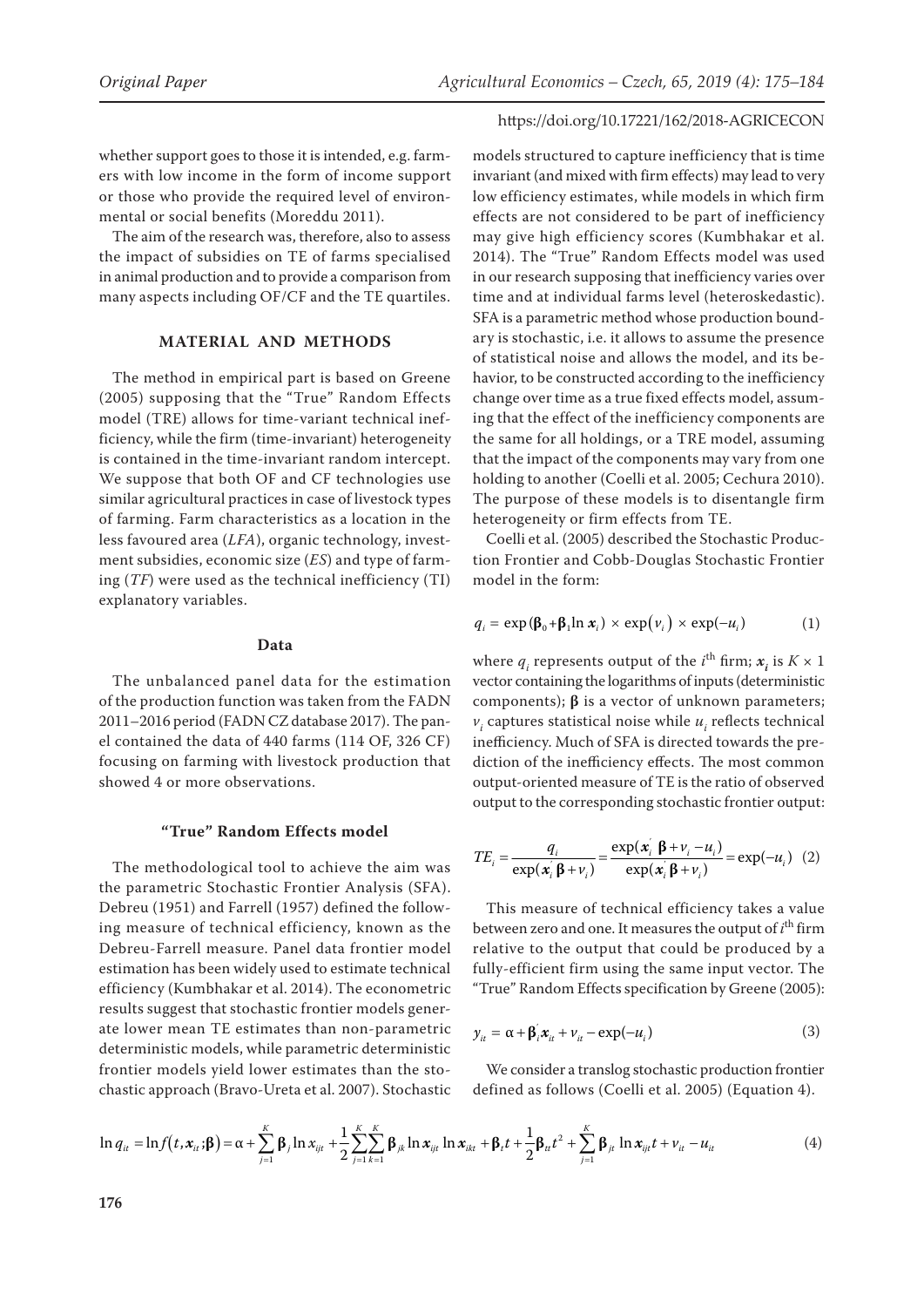In Equation 4,  $q_{it}$  is the output of the  $i^{\text{th}}$  firm in the  $t^{\text{th}}$  year;  $x_{ijt}$  denotes a  $n^{\text{th}}$  input variable; *t* is time trend representing technical change. The output  $y_{it}$  is the logarithm of the total output, FADN standard results variable (EC 2015), deflated by the price index of agricultural producers (2010 = 100, Eurostat (2018)). Vector of inputs contains four production factors  $x_1$  – land,  $x_2$  – livestock units (*LU*),  $x_3$  – annual working units ( $AWU$ ) as labour input and  $x_4$  – material deflated by the price index of agricultural inputs presented by intermediate consumption, which covers part of capital costs (machinery and building current costs, energy, contract work). Since all the variables are divided by their geometric mean, the fitted parameters represent production elasticities (Cechura 2014). Time-trend variables are represented by  $t$  (time variable expressing technical change) and  $t_2$ (the dynamics of change over time). Table 1 presents descriptive statistics for the variables included in the model for both farming systems.

The second set of variables represents the explanatory variables for the technical inefficiency variance function  $(u_{i}$  in Equation 2). Technical inefficiency (TI) components were set up by dummies (1/0): *dLFA*, *dOrganic*, *d*405 (subsidies on investments), *TF* and *ES* according to FADN typology *dTFMix***,** *dTFMilk*, *dTFCattle*, *dES*4 (1 = small, 2 = middle, 3 = large, 4 = very large). Manevska-Tasevska et al. (2013), used the explanatory variables classified in four groups, time-trend variable, farmer and farm characteristics, grants and subsidies, and environmental condition/ location (including *LFA*, organic and investment support scale). The inefficiency term was assumed to have an exponential distribution. Based on the assembled model, STATA sfpanel command was used. Estimation of TE score was then performed for each observation of the survey period via *E*{exp(−*u*|ε)} (Belotti et al. 2013).

#### **RESULTS AND DISCUSSION**

#### **Parameter estimates**

Table 1. Description of variables, CF (0) and OF (1)

Table 1. Description of variables, CF (0) and OF (1)

The estimation of the production function parameters is given in Table 2, specifying the first and the second order parameters. The estimated values of the asymmetric technical inefficiency component (*u*) are in the column of other parameters, the symmetrical component (*v*) of the statistical noise (*vsigma*) did not enter the model separately. The estimated production elasticities satisfy the criterion of quasi-concavity

|                                                              |          |       |                                             |                   |                   |               |                   |                 | 2011-2016 |                                      |
|--------------------------------------------------------------|----------|-------|---------------------------------------------|-------------------|-------------------|---------------|-------------------|-----------------|-----------|--------------------------------------|
| <b>Organic</b>                                               | 2011     | 2012  | 2013                                        | 2014              | 2015              | 2016          | 2011-2016         | GS              | min       | max                                  |
|                                                              | $\pm 81$ | 1546  | 565                                         | $-650$            | 1520              | 541           | 1551              | 746             | 5         | 11479                                |
| Total output (,000 EUR)                                      |          | $\Xi$ | 113                                         | 113               | 118               | 122           | 113               | 166             |           | 198                                  |
|                                                              | 950      | 947   | 938<br>240                                  | 930<br>243        | 928               | 936<br>226    | 938<br>239        | 922<br>348      |           |                                      |
| and (ha)                                                     | 243      | 240   |                                             |                   |                   |               |                   |                 | 4         | 5980<br>1958                         |
|                                                              | 503      | 497   | 496<br>104                                  | $\frac{501}{110}$ | 506<br>117        | 494<br>113    | $\frac{500}{110}$ | 492<br>157      |           |                                      |
| Livestock units                                              | 106      | 108   |                                             |                   |                   |               |                   |                 |           |                                      |
|                                                              | 30.4     | 30.1  | $29.7$<br>4.6                               | $29.1$<br>4.6     | $28.6$<br>4.6     | $28.4$<br>4.5 | $29.4$<br>4.6     |                 | 0.5       | $2\,348$<br>1 052<br>1 63.4<br>163.4 |
| ЛMП                                                          | $-4.6$   | 4.6   |                                             |                   |                   |               |                   | $30.2$<br>$5.7$ | 0.8       |                                      |
| Material (.000 EUR)                                          | 090      | .131  | 1188                                        | 1 220             | 1185              | 1214<br>113   | 1172              | 1293            |           | 8939<br>1160                         |
|                                                              | 115      | 117   | 122                                         | 117               | 117               |               | 117               | 178             | ∞         |                                      |
| Number of observations                                       | 326      | 326   |                                             | 325<br>114        | $\frac{317}{113}$ | 309           | 1929<br>672       | $\bar{1}$       | I         | $\overline{\phantom{a}}$             |
|                                                              | 14<br>14 |       | 326<br>111                                  |                   |                   | 109           |                   | I               | I         |                                      |
| $CF$ – conventional farms; $OF$ – organic farms; $AWU$ – ann |          |       | nual working units; SD - standard deviation |                   |                   |               |                   |                 |           |                                      |

Source: own calculations

Source: own calculations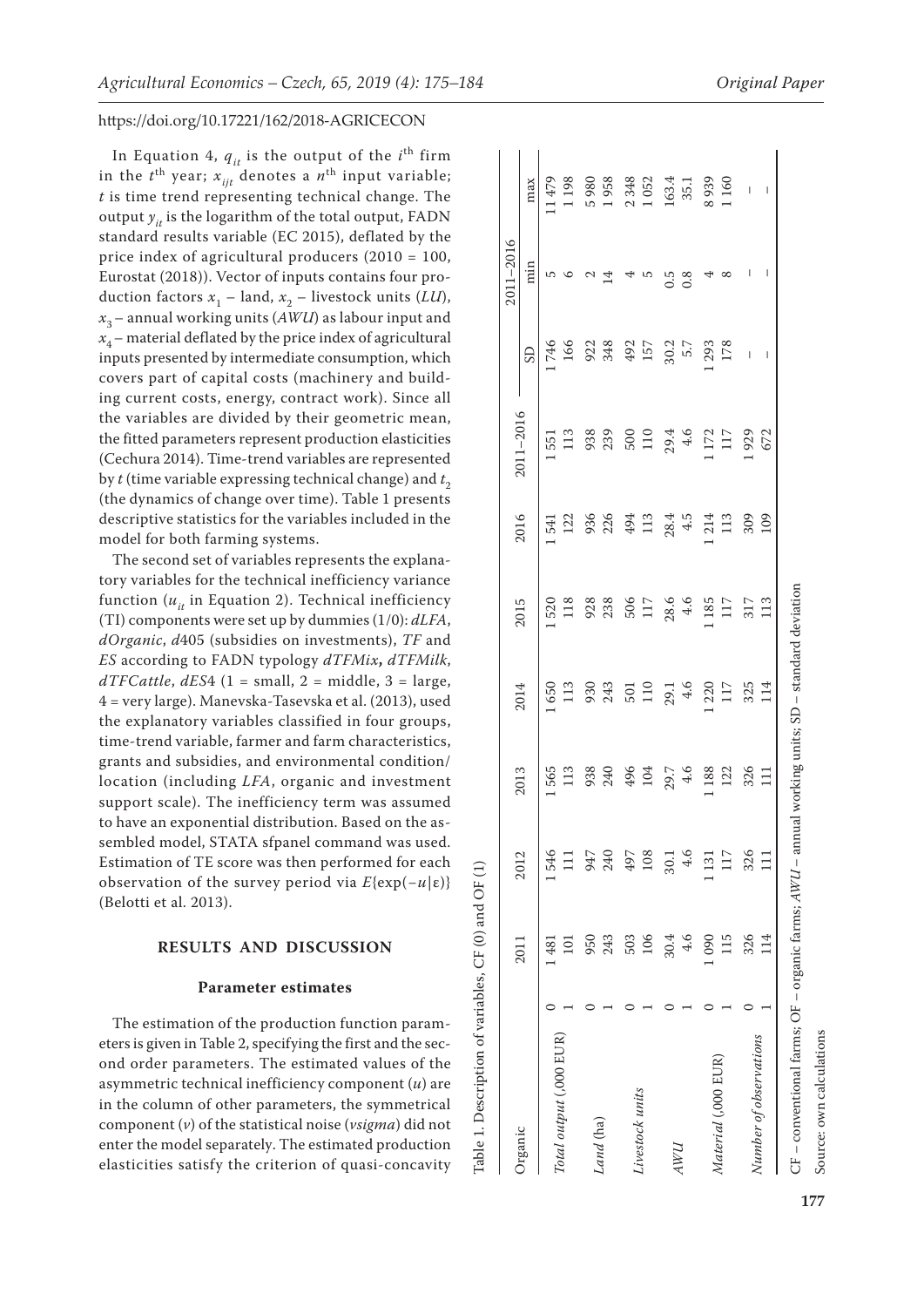| Y                | Coefficient                    | Std. error | z       | p >  z |
|------------------|--------------------------------|------------|---------|--------|
|                  | <b>First-order parameters</b>  |            |         |        |
| $x_{1}$          | $-0.029$                       | 0.030      | $^{-1}$ | 0.338  |
| $x_{2}$          | 0.193                          | 0.026      | 7.4     | 0.000  |
| $x^{\ }_3$       | 0.130                          | 0.025      | 5.11    | 0.000  |
| $x_{4}$          | 0.745                          | 0.029      | 25.8    | 0.000  |
| t                | 0.070                          | 0.007      | 9.65    | 0.000  |
|                  | <b>Second-order parameters</b> |            |         |        |
| $x_4$ sq         | 0.110                          | 0.059      | 1.85    | 0.065  |
| $x_1$ sq         | $-0.059$                       | 0.047      | $-1.2$  | 0.214  |
| $x_2$ sq         | 0.149                          | 0.060      | 2.5     | 0.012  |
| $x_3$ sq         | $-0.016$                       | 0.053      | $-0.3$  | 0.762  |
| $x_{4-1}$        | 0.181                          | 0.086      | 2.09    | 0.036  |
| $x_{4-2}$        | $-0.267$                       | 0.083      | $-3.2$  | 0.001  |
| $x_{4-3}$        | $-0.099$                       | 0.084      | $-1.2$  | 0.235  |
| $x_{1-3}$        | 0.109                          | 0.096      | 1.13    | 0.258  |
| $x_{1-2}$        | $-0.113$                       | 0.081      | $-1.4$  | 0.161  |
| $x_{2-3}$        | 0.023                          | 0.084      | 0.27    | 0.786  |
| t <sub>2</sub>   | $-0.023$                       | 0.002      | 11.7    | 0.000  |
| $x_4$ t          | $-0.019$                       | 0.005      | $-3.7$  | 0.000  |
| $x_1$ t          | 0.012                          | 0.004      | 2.68    | 0.007  |
| $x_2$ t          | 0.007                          | 0.005      | 1.47    | 0.143  |
| $x_3$ t          | 0.005                          | 0.004      | 1.21    | 0.225  |
| $_{cons}$        | 0.029                          | 0.029      | 1.02    | 0.308  |
| Other parameters |                                |            |         |        |
| Usigma           |                                |            |         |        |
| dLFA             | 0.035                          | 0.183      | 0.19    | 0.847  |
| dOrganic         | 0.866                          | 0.178      | 4.87    | 0.000  |
| dES4             | $-0.711$                       | 0.074      | $-9.56$ | 0.000  |
| $d$ TFMix        | $-0.451$                       | 0.311      | $-1.45$ | 0.147  |
| dTFMilk          | $-0.337$                       | 0.322      | $-1.05$ | 0.295  |
| dTFCattle        | 1.066                          | 0.268      | 3.97    | 0.000  |
| d405             | $-0.310$                       | 0.166      | $-1.87$ | 0.062  |
| $_{cons}$        | $-2.744$                       | 0.357      | $-7.68$ | 0.000  |
| Vsigma           |                                |            |         |        |
| cons             | $-5.152$                       | 0.073      | 70.5    | 0.000  |
| <b>Theta</b>     |                                |            |         |        |
| cons             | 0.258                          | 0.011      | 23.8    | 0.000  |
| $E(signa_u)$     | 0.130                          |            |         |        |
| Sigma v          | 0.076                          | 0.003      | 27.4    | 0.000  |
| Lambda           | 1.714                          |            |         |        |

Table 2. Estimation of production function parameters – TRE ("True" Random Effects) model results

 $x_1$  – land;  $x_2$  – livestock units (*LU*);  $x_3$  – annual working units (*AWU*) as labour input;  $x_4$  – material deflated by the price index of agricultural inputs presented by intermediate consumption; sq – squared; *t* – time variable expressing technical change; *t* 2 – dynamics of change over time; *dLFA* – less favoured area; *dOrganic* – organic technology; *d*405 *–* subsidies on investments; *dES*4 – economic size; *dTFMix* – mixed production; *dTFMilk* – dairy production; *dTFCattle –* cattle breeding; *TF* – type of farming

Source: own calculations

and partly monotonicity (Sauer et al. 2006), i.e. the elasticities are positive for  $x_2$ ,  $x_3$  and  $x_4$  with the diminishing marginal productivity except of  $x_1$ .

Total output is significantly affected by material inputs (Newman and Matthews 2006). If the material changes by 1%, total output changes by 0.745%. Elasticity of inputs suggests that the effect of land  $(x<sub>1</sub> -0.029)$  on production is negative, connected with extensive land use in OF and cattle breeding in general, but statistical significance has not been demonstrated so under certain circumstances, this value may be acceptable and the model, as such, may serve the needs of estimating TE. The statistically significant negative influence of land was found for farms of the United Kingdom as well. The non-significant positive effect was identified for farms in Spain and Ireland (Latruffe et al. 2016).

Significant at  $p < 0.01$  the impact of *LU* ( $x$ <sub>2</sub>, 0.193) and  $AWU$  ( $x_2$  0.130) representing labour elasticity and material  $(x_4, 0.745)$  proved to be statistically significant in our research. The sum of elasticity for the average holding based on the model is greater than 1 indicating an increasing return to scale. The technical change affects the production positively and is statistically significant (*t* 0.07), the dynamics of the technical change over time decreases  $(t_2$  –0.023). The technological progress, given by values of estimated parameters  $\beta_{i} \ln x_{i} t$ , was land demanding  $(x_{1_t}$  0.012) and material slightly saving ( $x_{4_t}$  –0.0186). From other parameters assumed to affect inefficiency, the positive influence of OF (*dOrganic* 0.866) through the heteroscedasticity (variance of technical inefficiency) was found. It means that this factor is negative to TE and statistically significant. The negative effect on the technical inefficiency (TI) is based on the economic size group factor (*dES*4 –0.711) i.e. the TI decreases with the growing size of the farm. In addition, the statistically significant positive impact on the TI of cattle breeding farms (*dTFCattle* 1.066) was demonstrated, as opposed to mixed and dairy production (*dTFMix* –0.451, *dTMilk* –0.337), but was not classified as statistically significant. Investment subsidies (*d*405 –0.310) had a negative effect on TI with low statistical significance ( $p < 0.1$ ). Contrary to this, Lakner (2009) described a negative effect of investment subsidies to a farm's efficiency score.

The parameter λ, as a *sigma*\_*u* and *sigma*\_*v* ratio, is more than one and so it can be assumed that the variation of inefficiency parameters (*sigma*\_*u*) is more significant than the variation in statistical noise (*sigma*\_*v*).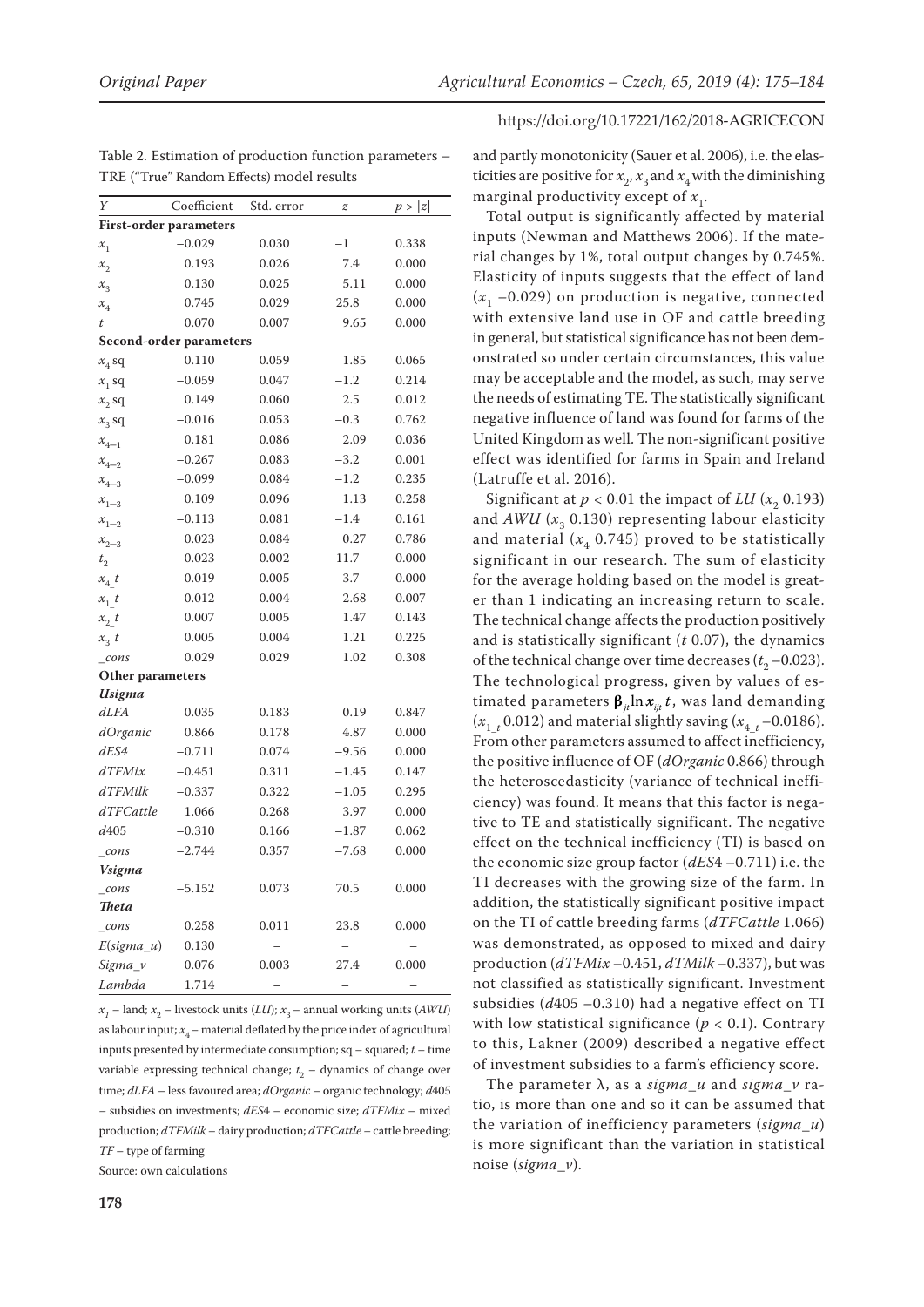#### **Technical efficiency development**

There are a number of studies comparing the TE of OF and CF. Some studies based on SFA suggest that OF are more technically efficient than CF (Tzouvelekas et al. 2001; Oude Lansink et al. 2002), but other studies suggest the opposite (Serra and Goodwin 2009). The technical efficiency of CF farms (0.918 on average for the period) significantly outstrips the efficiency of the OF farms (0.685) in our research, so their performance can be assessed as more efficient. Nonetheless, there is a slight decrease in efficiency in CF over the period (*–*1.3%) under review in contrast to the trend in OF (2.5%). According to Madau (2007), the estimated TEs for conventional and organic practices are, on average, 0.902 and 0.831, respectively. This indicates that OF are less efficient than CF, relative to their specific frontier technology. However, it does not indicate that CF are more efficient than OF to the same degree, because these two practices are situated on different technological frontiers. It only implies that CF operate closer to their specific frontier than OF.

On the other hand, organic farms from our research even with a lower TE show consistent performance over the period under review and in the last year there was a significant improvement, which corresponds to the results and conclusions presented in the FADN CR results (Hanibal 2017). TE average of the Czech OF according to *ES* is similar; 0.651, 0.699, 0.694, and 0.710 for small, middle, large, and very large farms, respectively. The type of farming influences the TE significantly at levels 0.923, 0.759, 0.598, 0.823, and 0.685

for dairy, sheep and goats, cattle, mix, and all farms, respectively (Figure 1). Our results are relevant to earlier studies on the average level of TE. Cechura (2010) found that the average level of TE is around 90%, considering that TE is an important determinant of the competitiveness of Czech agricultural holdings. Zakova Kroupova (2016) reported the change in profitability as positive in the analysed period, and slightly higher for dairy farms than for mixed farms. The average TE of dairy farms was 93.77%, with the standard deviation (SD) at a level of 2.87%. Mixed farms were almost as technically efficient as the dairy farms (average TE of 93.83%, SD of 2.68%). The distribution of TE was therefore narrow for both types of farms (Zakova Kroupova 2016).

Kostlivy et al. (2017) stated that the group of organic farms (representing of the sample of 69%) showed an improvement of total productivity by 3.17%, mainly due to technical efficiencies with a growth of 2% in the period of 2011–2015.

Technical efficiency estimates obtained from our frontier specification for the period of 2011–2016 show TE average for dairy OF 92.32% (SD 0.095) and for mix *TF* 82.25% (SD 0.192). TE mean is similar for CF dairy and mix *TF* at level 94.9% (SD 0.051) and 90.6% (SD 0.109), respectively. The lower SD of dairy farms suggests greater homogeneity. Analysis of the European dairy farm sector concluded that milk farms show a small scope for improving efficiency using their own technical input. These findings suggest that the sizes of the farms are on average supra-optimal and should be reduced to reach the optimal scale (Madau et al. 2017).



Figure 1. Technical efficiency (TE) development in separated groups of farms

Source: own calculations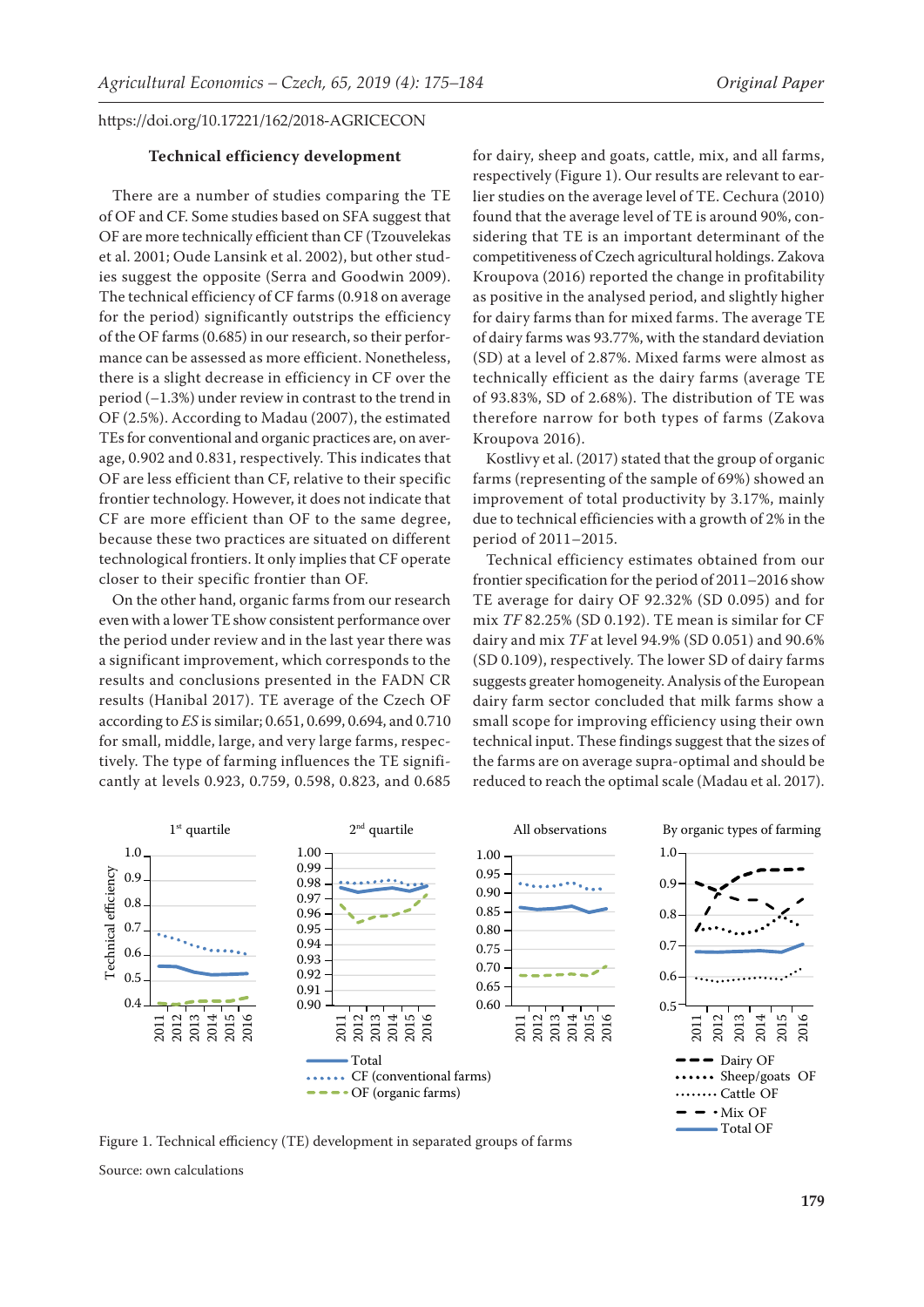

Figure 2. Number of organic farms in the  $1<sup>st</sup>$  and  $4<sup>th</sup>$  quartile of technical efficiency (TE) according to economic size groups (*ES*) and types of farming (*TF*)

Source: own calculations

Quartile classification is based on the estimated TE of each observation in the year. Quantitative representation of organic farms in the  $1<sup>st</sup>$  and  $4<sup>th</sup>$  quartile of technical efficiency according to types of farming and economic size groups is in Figure 2.

Descriptive statistics of technical efficiency, the input-output variables and the efficiency determinants variables are displayed in Table 3. Average TE of successful CF and OF in the 4<sup>th</sup> quartile is similar (0.98 and 0.96, respectively), but the lower SD of CF  $4<sup>th</sup>$  quartile suggests greater homogeneity. Year-on-year TE change index (*te*\_*LAG*) diminished in both  $1<sup>st</sup>$  quartiles (CF as well as OF) and increased by 4.8% in the group of OF and only by 0.6% in CF farms in the  $4<sup>th</sup>$  quartile.

Farms in the  $4<sup>th</sup>$  quartile of CF and OF showed similar values of *LU* (59.9 and 55.9, respectively) as well as *AWU* (3.86 and 3.69, respectively). Farms in the  $4<sup>th</sup>$  quartile of CF produced higher crop output (788 EUR/ha) than other groups (in average 119–272 EUR/ha). All groups of farms showed a similar proportion of total production except the OF  $4<sup>th</sup>$  quartile where the higher share of livestock and other output per hectare was found. The ratio of livestock output per *LU* was on the same level in groups of the  $4<sup>th</sup>$  quartile in CF and OF farms (1 461 EUR/*LU* and 1 453 EUR/*LU*, respectively). The ratio in farms of  $1<sup>st</sup>$  quartile was lower (513 EUR/*LU* and 345 EUR/*LU*, respectively).

Farm Net Value Added (FNVA) per hectare was higher in the  $1<sup>st</sup>$  quartile of OF (254 EUR/ha) than CF (212 EUR/ha) group thanks to higher subsidies and by 10% higher in the  $4<sup>th</sup>$  quartile in CF (824 EUR/ha) than in OF (749 EUR/ha) farms, which agrees with Doucha et al. (2012) that, particularly, very large farms with extensive cows breeding on permanent grassland are over supported and realise rents.

The economic size of farms does not have a significant influence on the economic results in OF. Farms in the  $1<sup>st</sup>$  and the  $4<sup>th</sup>$  quartiles of TE have on average similar *ES* (6.3 and 6.5, respectively). That is the opposite to conventional agriculture where TE of the 1<sup>st</sup> quartile farms represent the middle economic size group, and the  $4<sup>th</sup>$  quartile farms are mainly large and very large (*ES* average 9.8). Farms in the first quartile according to TE are mainly based on cattle *TF*, and there is no dairy *TF*. On the other hand, the  $4<sup>th</sup>$  quartile of TE is presented by 1/3 dairy (the most efficient *TF*), 1/3 sheep and goat, and the remaining third consists of mixed and cattle *TF*.

The impact of subsidies, as one of the researched factors, was examined in a separate step through the regression analysis. The highest share of subsidies on farm output was proved in the OF  $1<sup>st</sup>$  quartile (Table 3). The impact of Single Area Payment Scheme (*SAPS*) subsidies has not been demonstrated. The impact of *LFA* and agri-environmental support (*AES*)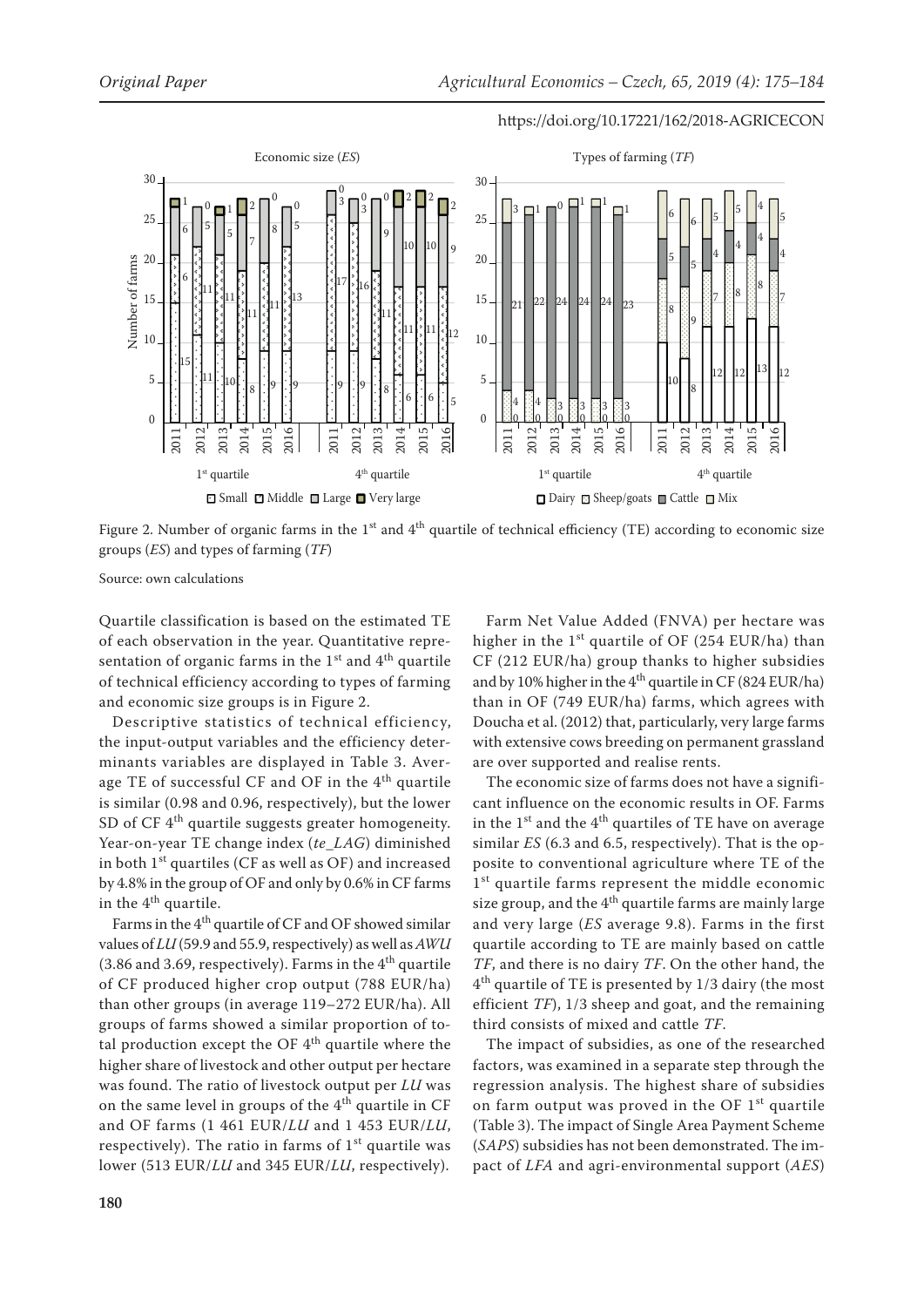| l                                                                  |
|--------------------------------------------------------------------|
|                                                                    |
|                                                                    |
|                                                                    |
| I CEIOT : 41. 1SE                                                  |
|                                                                    |
|                                                                    |
|                                                                    |
|                                                                    |
|                                                                    |
| ֘֝֬                                                                |
|                                                                    |
|                                                                    |
|                                                                    |
|                                                                    |
| ١                                                                  |
|                                                                    |
|                                                                    |
|                                                                    |
|                                                                    |
| Ş                                                                  |
|                                                                    |
| ֧֖֦֧֦֧֦֧֚֚֚֝֝֝֝֬֝<br>֧֧֧֚֚֚֚֚֚֚֚֚֚֚֚֚֚֚֚֚֚֚֚֝֝֝<br>֧֧֚֚֚֝ <u>֓</u> |
| ı<br>ξ                                                             |
| r in<br><b>SPACE</b>                                               |
| l                                                                  |
| I                                                                  |
| ֖֚֬֕֕                                                              |
|                                                                    |
| í                                                                  |
| i<br>Í                                                             |
| Ï<br>j<br>l<br>י                                                   |
|                                                                    |
|                                                                    |

|                                                                      |                    | $\overline{AB}$                         | ö             | öË           |            | ö          | öF         |            |
|----------------------------------------------------------------------|--------------------|-----------------------------------------|---------------|--------------|------------|------------|------------|------------|
|                                                                      |                    | 2601<br>$\ensuremath{\mathsf{II}}$<br>и | $= 1929$<br>z | $= 672$<br>z | 1 quartile | 4 quartile | 1 quartile | 4 quartile |
|                                                                      | average            | 0.858                                   | 0.918         | 0.685        | 0.642      | 0.981      | 0.418      | 0.962      |
| Technical efficiency (TE)                                            | standard deviation | 0.175                                   | 0.108         | 0.211        | 0.126      | 0.005      | 0.074      | 0.029      |
| Year-on-year TE change index (te_LAG)                                |                    | 1.008                                   | 0.999         | 1.033        | 0.930      | 1.006      | 0.924      | 1.048      |
| LFA (1.2.3)                                                          |                    | 2.00                                    | 1.86          | 2.40         | 2.33       | 1.57       | 2.54       | 2.25       |
| LU/100 ha                                                            |                    | 59.4                                    | 62.4          | 50.9         | 65.4       | 59.9       | 44.4       | 55.9       |
| AWU/100 ha                                                           |                    | 3.54                                    | 3.78          | 2.85         | 4.34       | 3.86       | 2.68       | 3.69       |
| dLFA (1/0 LFA yes/no)                                                |                    | 0.750                                   | 0.688         | 0.927        | 0.949      | 0.501      | 0.964      | 0.848      |
| Investment subsidies (1/0 yes/no)                                    |                    | 0.169                                   | 0.184         | 0.128        | 0.041      | 0.172      | 0.085      | 0.111      |
| Livestock output/total output (share)                                |                    | 0.509                                   | 0.492         | 0.558        | 0.501      | 0.478      | 0.532      | 0.640      |
| Other output/total output (share)                                    |                    | 0.065                                   | 0.063         | 0.071        | 0.044      | 0.065      | 0.036      | 0.086      |
| Crop output/total output (share)                                     |                    | 0.426                                   | 0.445         | 0.371        | 0.455      | 0.457      | 0.433      | 0.274      |
| Total subsidies excl. on investment/total output (share)             |                    | 0.609                                   | 0.335         | 1.396        | 0.813      | 0.214      | 2.219      | 0.596      |
| Total subsidies excl. on investment/total inputs excl. wages (share) |                    | 0.473                                   | 0.331         | 0.883        | 0.551      | 0.278      | 0.958      | 0.635      |
| Total inputs excl. wages/total output (share)                        |                    | 1.113                                   | 0.966         | 1.535        | 1.485      | 0.786      | 2.364      | 0.919      |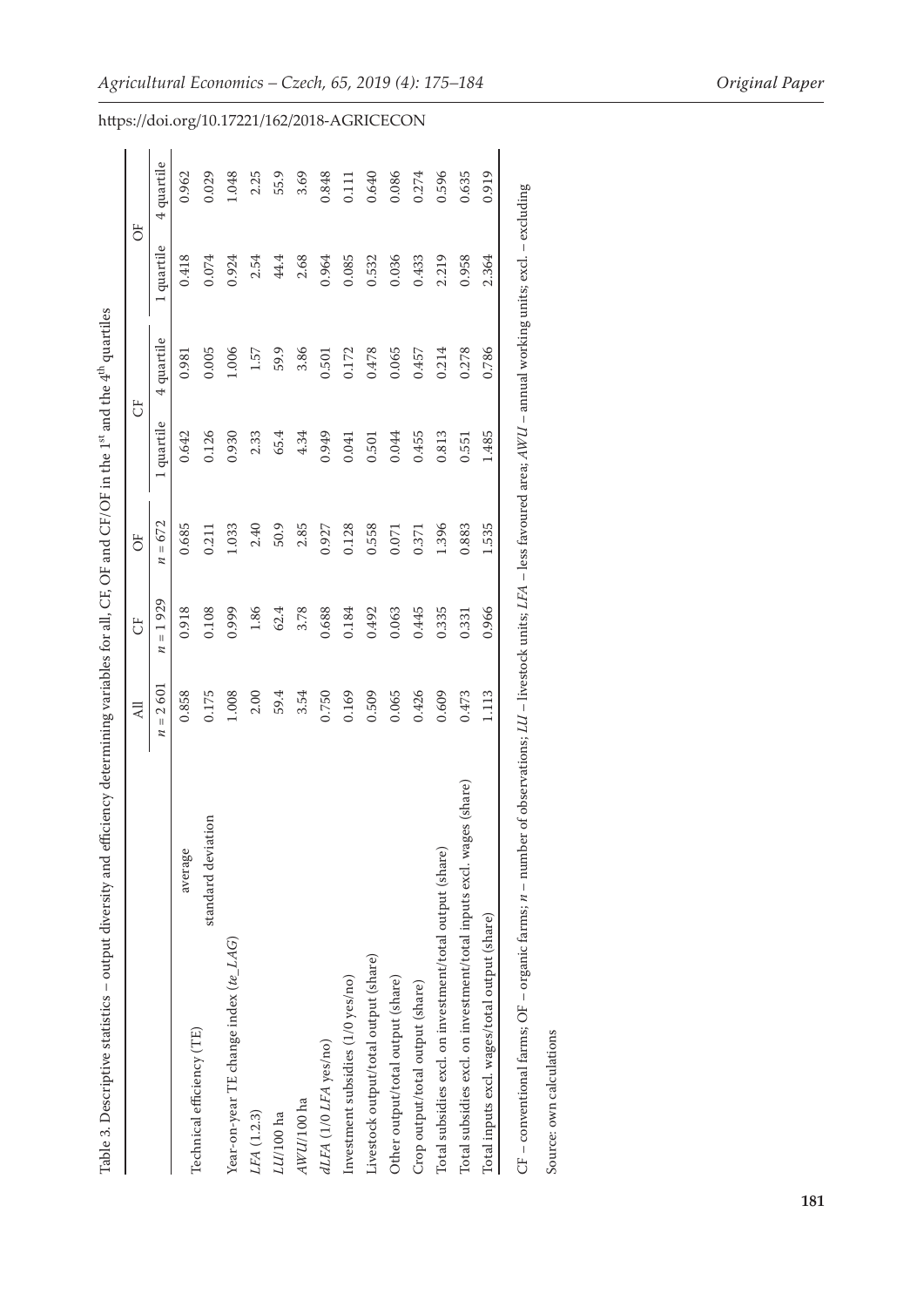subsidies corresponds to the *dLFA* factor (dummy variable). *AES* per hectare were almost 4 times higher in the  $1<sup>st</sup>$  quartile of CF than in the  $4<sup>th</sup>$  quartile and subsidies in the  $1<sup>st</sup>$  quartile of the OF group were at 123% of the 4th quartile. The lower share of *AES* and *LFA* subsidies on total subsidies excluding investment in CF compare to OF is an evidence of farming in mountain areas mainly with permanent grass.

Estimated TE for all the observations and their correlation to the classification according to their economic size, type of farming, LFA and level of subsidies (per ha) was tested using Spearman's rank correlation coefficient and Kendall-tau test. Tau-b range from −1 (perfect inversion) to +1 (perfect agreement), a value of zero indicates the absence of association. Madau (2007) found that assignment to a LFA is the factor that mainly affects TE in both CF and OF.

A positive effect on TE was found for dairy *TF* (tau-b = 0.355 for OF, 0.177 for all farms) and *ES* (tau-b 0.251 for all farms, not significant for OF). Negative dependences were found for OF dummy (tau-b –0.372 for all farms), *LFA* localisation (tau-b –0.3194 for all farms, –0.1231 for OF), cattle *TF* (tau-b –0.5117 for all farms, –0.442 for OF), and land size (tau-b –0.1263) for OF. At both OF and all farms level, the negative relation between TE and *AES* or *LFA* subsidies was calculated, which confirms the results of Lakner (2009) and Lakner et al. (2011) about the negative impact of subsidies on the production and TE in OF. According to Manevska-Tasevska et al. (2013), dependence on subsidies has a negative influence on the TE at all farm specialisations. Milk farms are significantly less dependent on subsidies, whereas specialisation in cattle production increased farm dependence on subsidies in Sweden. The hypothesis that the actual level of the subsidy discourages organic farmers from rational behaviour and implicates their dependence on state support was not confirmed.

Statistical tests of the impact of individual factors on TE were carried out for all farms in our research. A statistically significant positive effect  $(p < 0.01)$ was demonstrated for dairy farms, according to *ES*, the FNVA and the depreciation values per hectare. However, statistically significant values of depreciation per *LU*, *SAPS*, *LFA* and *AES* per *LU* show very low regression coefficients. The statistically significant negative impact  $(p < 0.01)$  was on the labour intensity (*AWU*/ha), the share of *SAPS* subsidies on total output, the share of production costs and the inclusion of the holding in the production focus of cattle *TF*. The negative impact of *LFA* subsidies has a low regres-

sion coefficient of zero. A negative, but not statistically significant, effect is the assessment of the share of *AES* on total output. The negative impact of subsidies on *LU*s (–0.00000116) can be taken as zero.

# **CONCLUSION**

This study analyses the technical efficiency of livestock types of farming in the Czech Republic using unbalanced panel data FADN with 2 601 observations from 440 farms over 6 years (FADN CZ database 2017). Technical efficiency is estimated using stochastic translog production function with the "True" Random Effects specification. Assuming that, in this model, the impact of the components may vary from one farm to another and the variables representing heterogeneity are incorporated into the mean of the exponential distribution of the inefficiency term. The technical efficiency and impact of different factors, such as economic size, type of farming, localisation and presence of investment subsidies, were investigated. These can be treated as factors of heterogeneity and their impacts on technical inefficiency was evaluated. The empirical results confirm that localisation, economic size, type of farming and organic agriculture influence the TE of livestock types of farms.

The negative value of the land input parameter, in the model for all farms, corresponds with extensive land use in livestock types of farming in general. The negative influence of organic farming and cattle type of farming to the TE was proved. The technical inefficiency decreases with the growing size of the farm. The TE of conventional farms significantly outstrips the TE of the organic farms. Nonetheless, there is a slight decrease in the TE over the period, opposite to the trend in organic farming in the researched period. We may also conclude that to a certain level the *LFA* and *AES* subsidies have a negative and statistically significant impact on the TE. The effect of the *SAPS* subsidy was not proved. Subsidies on investments which anticipate farm modernisation, positively contribute to the decline of technical inefficiency. The recipients of the highest subsidies amount are mostly small farms in  $1<sup>st</sup>$  quartile of technical efficiency TE. These findings could provide an important message about the setting of *AES* and *LFA* subsidies. Our results confirmed, as did many other studies, that subsidies supporting investment and innovation activity positively influence overall competitiveness by increasing technical efficiency.

Differences in the TE of organic and conventional agriculture are related both to the different farming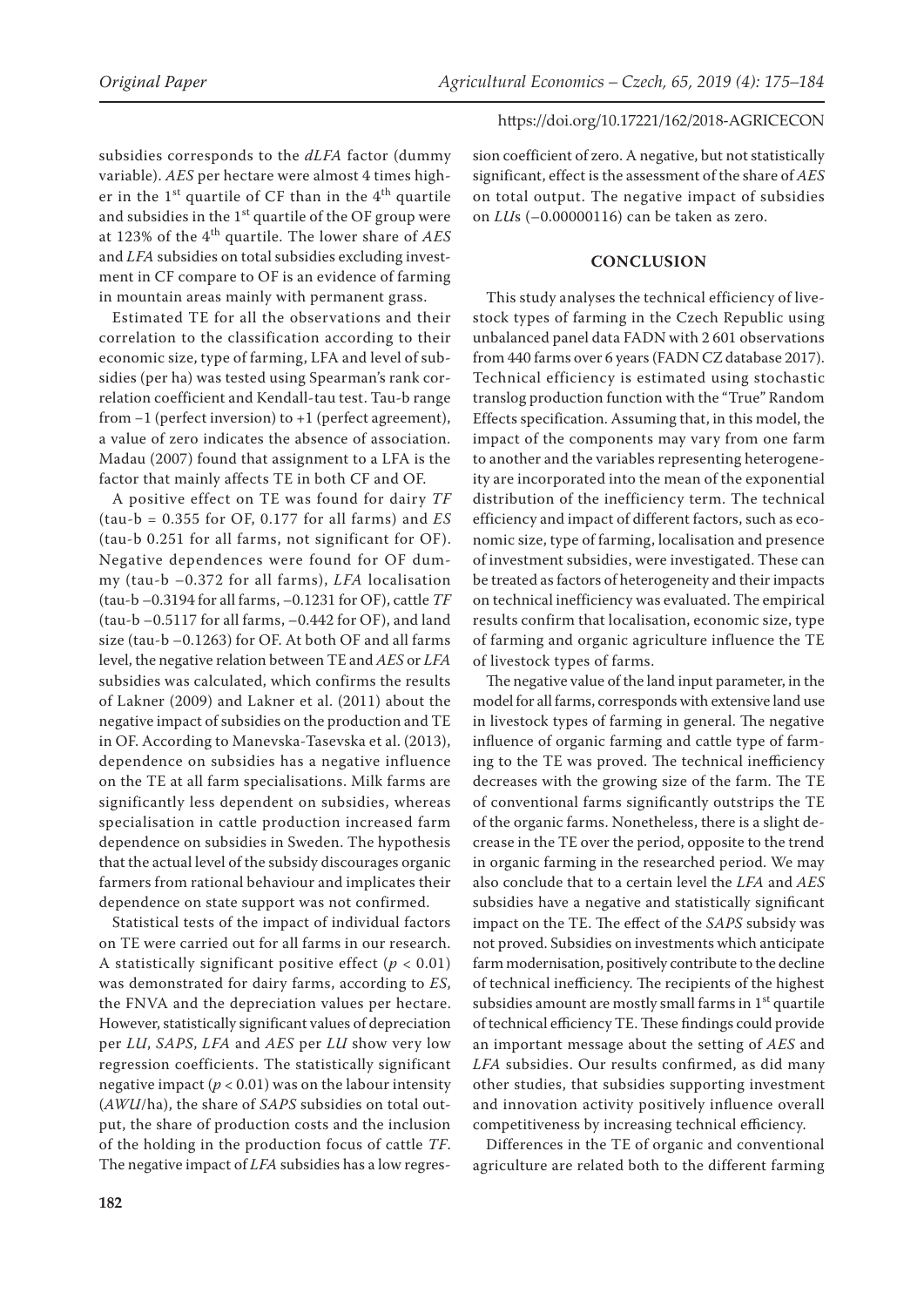methods and to the production conditions. Granted *LFA* and *AES* subsidies compensate these differences, and for technical efficiency, they are decisive but with negative impact. Type of farming and economic size of farms influence the farms' profitability, economic performance and comparability with conventional farms. The main indicator of profitability (farm net value added per *AWU*) confirmed that subsidies are an important part which compensate farming methods and to the production conditions for organic. *F*arms with growing TE show a decline in the proportion of operating subsidies to production, irrespective of their classification in quartiles by the TE estimate.

#### **REFERENCES**

- Belotti F., Daidone S., Ilardi G., Atelle V. (2013): Stochastic Frontier Analysis using stata. Stata Journal, 13: 718–758.
- Bravo-Ureta B.E., Solís D., Moreira López V.H., Maripani J.F., Thiam A., Rivas T. (2007): Technical efficiency in farming: a meta-regression analysis. Journal of Productivity Analysis, 27: 57–72.
- Brozova I. (2010): Economic profit of organic farmers in the Czech Republic. Agricultural Economics – Czech, 56: 243–248.
- Coelli T.J., Rao D.S.P., O'Donnell C.J., Battese G.E. (2005): An Introduction to Efficiency and Productivity Analysis. 2nd Ed. Springer: 350.
- Cechura L. (2010): Estimation of technical efficiency in Czech agriculture with respect to firm heterogeneity. Agricultural Economics – Czech, 56: 183–191.
- Cechura L. (2014): Analysis of the technical and scale efficiency of farms operating in LFA. Agris on-line Papers in Economics and Informatics, 4: 33–44.
- Debreu G. (1951): The coefficient of resource utilization. Econometrica, 19: 273–292.
- Doucha T., Foltyn I., Humpal J. (2012): Profitability of dairy and suckler cows breeding on Czech farms. Agricultural Economics – Czech, 58: 397–408.
- EC (2015): Definitions of Variables used in FADN standard results, document RI/CC 1750 (ex RI/CC 882). European Commission, Brussel.
- Eurostat (2018): Archive: Agricultural output, price indices and income (2017). Eurostat. Available at https://ec.europa.eu/eurostat/statistics-explained/index.php?title=Archive:Agricultural\_output,\_price\_indices\_and\_income
- FADN CZ database (2017): Farm Account Data Network CZ database (FADN CZ). Liaison Agency FADN CZ.
- Farrell M.J. (1957): The measurement of productive efficiency. Journal of the Royal Statistical Society. Series A (General), 120: 253–290.
- Greene W. (2005). Fixed and random effects in stochastic frontier models. Journal of Productivity Analysis, 23: 7–32.
- Hanibal J. (2017): Výběrové šetření hospodářských výsledků zemědělských podniků v síti FADN CZ za rok 2016. (in Czech)
- Kostlivý V., Fuksová Z., Dubec J. (2017): Farms productivity developments based on Malmquist production indices. Agris on-line Papers in Economics and Informatics, 2: 91–100.
- Kumbhakar S.C., Tsionas E.G., Sipilainen T. (2009): Joint estimation of technology choice and technical efficiency: an application to organic and conventional dairy farming. Journal of Productivity Analysis, 31: 151–161.
- Kumbhakar S.C., Gudbrand L., Hardaker J.B. (2014): Technical efficiency in competing panel data models: a study of Norwegian grain farming. Journal of Productivity Analysis, 41: 321–337.
- Lakner S. (2009): Technical efficiency of organic milk-farms in Germany – the role of subsidies and of regional factors. Contributed Paper. In: International Association of Agricultural Economists Conference, Beijing, China, Aug 16–22, 2009.
- Lakner S., von Cramon-Taubadel S., Bruemmer B. (2011): Technical efficiency of organic pasture farming in Germany: The role of location economics and of specific knowledge. Renewable Agriculture and Food Systems, 27: 228–241.
- Latruffe L., Bravo-Ureta B.E., Carpentier A., Desjeux Y., Moreira V.H. (2016): Subsidies and technical efficiency in agriculture: Evidence from European dairy farms. American Journal of Agricultural Economics, 99: 783–799.
- Madau F.A. (2007): Technical efficiency in organic and conventional farming: Evidence form Italian cereal farms. Agricultural Economics Review, 8: 5–21.
- Madau F.A., Furesi R., Pulina R. (2017): Technical efficiency and total factor productivity changes in European dairy farm sectors. Agricultural and Food Economics, 5: 17.
- Manevska-Tasevska G., Rabinowicz E., Surry Y. (2013): Policy impact on farm level efficiency in Sweden 1998–2008. Working Paper 2013: 6. AgriFood Economics Centre.
- Ministry of Agriculture (MoA) (2017): Organic Farming in the Czech Republic – Yearbook 2016. Ministry of Agriculture, Prague.
- Moreddu C. (2011): Distribution of Support and Income in Agriculture. OECD Food, Agriculture and Fisheries Papers, 46. OECD Publishing, Paris. Available at: http:// dx.doi.org/10.1787/5kgch21wkmbx-en
- Newman C., Matthews A. (2006): The productivity performance of Irish dairy farms 1984–2000: A multiple output distance function approach. Journal of Productivity Analysis, 26: 191–205.